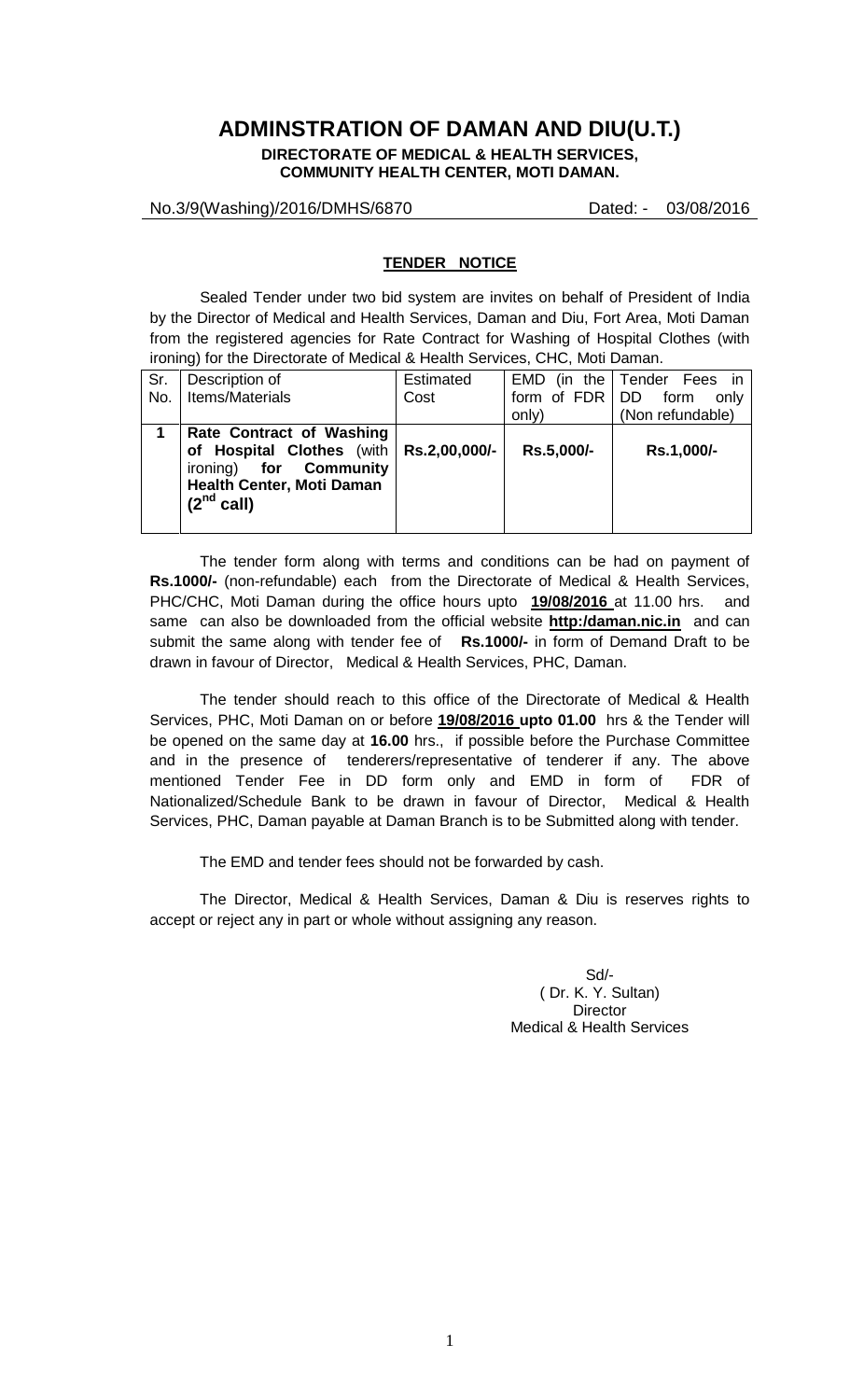### **DIRECTORATE OF MEDICAL & HEALTH SERVICES COMMUNITY HEALTH CENTRE CAMPUS, MOTI- DAMAN – 396220.**

#### **TERMS AND CONDITIONS**

No.3/9(Washing)/2016/DMHS/6870 Dated: - 03/08/2016

#### **Instruction to Bidders :**

| 1.  | The rate(s) quoted should be strictly for free delivery at F.O.R. PHC/CHC, Moti                                                                                           |  |  |
|-----|---------------------------------------------------------------------------------------------------------------------------------------------------------------------------|--|--|
|     | Daman and will be valid and operative for supply orders issued for one year from<br>the dated of invitation of tenders and inclusive of all taxes, commissioning charges. |  |  |
| 2.  | All Taxes/ Duties/ Royalties charges payable on sales/transport etc. within and / or                                                                                      |  |  |
|     | outside the UT / State shall be payable by the supplier.                                                                                                                  |  |  |
| 3.  | The successful tenderer will have to pay within 10 days from the date of<br>a.                                                                                            |  |  |
|     | demand, an amount equal to 10% of the total value of articles, which may be                                                                                               |  |  |
|     | orderd, as the amount of security deposit.                                                                                                                                |  |  |
|     | Non-receipt of Security Deposit within stipulated time limit will result in<br>b.                                                                                         |  |  |
|     | automatic cancellation of the order for supply without any intimation.                                                                                                    |  |  |
|     | However in case if any articles are received for which the Security Deposit may<br>c.                                                                                     |  |  |
|     | not have been deposited, the full Security Deposit as may be due from the                                                                                                 |  |  |
| 4.  | supplier will be recovered from the bills for such articles.<br>The amount of Earnest Money paid by the successful Tenderer(s) will be adjusted                           |  |  |
|     | against the amount of Security Deposit to be paid by the successful tenderer(s) as                                                                                        |  |  |
|     | per condition No. 3 above.                                                                                                                                                |  |  |
| 5.  | The tender should be neatly typed or hand written only on list provided by this                                                                                           |  |  |
|     | department / letterhead carry the name of supplier and the signature of the                                                                                               |  |  |
|     | tenderer with rubber stamp & seal of agency firm. No overwriting, correction or                                                                                           |  |  |
|     | erasure will be considered.                                                                                                                                               |  |  |
| 6.  | All bills should be in TRIPLICATE and should invariably mention the number and                                                                                            |  |  |
|     | date of supply order.                                                                                                                                                     |  |  |
| 7.  | All bills for amount above 5000/- should be pre-receipted on a Revenue Stamp of                                                                                           |  |  |
|     | Rs. 1/- . Bills for amount exceeding<br>5000/- not pre-receipted<br>will<br>not be                                                                                        |  |  |
|     | accepted for payment.                                                                                                                                                     |  |  |
| 8.  | Each bill in which Sales Tax/Vat is charged must contain the following certificate on                                                                                     |  |  |
|     | the body of the bill.                                                                                                                                                     |  |  |
|     |                                                                                                                                                                           |  |  |
|     | "CERTIFIED that the goods on which Sales Tax/VAT has been charged<br>have not been exempted under the VAT/ Central Sale Tax Act or the Rules made                         |  |  |
|     | there under and the amount charged on account of VAT/Sales Tax on these goods                                                                                             |  |  |
|     | is not more than what is payable under the provisions of relevant Act or Rules                                                                                            |  |  |
|     | made there under".                                                                                                                                                        |  |  |
| 9.  | The tender will be accepted during working hours up to 19/08/2016 at 01.00 hrs.                                                                                           |  |  |
|     | and opened on same day at 16.00 hrs. if possible in the office of the Director,                                                                                           |  |  |
|     | Medical & Health Services, Community Health Center, Moti Daman in the                                                                                                     |  |  |
|     | presence of the Purchase Committee and tenderer(s) or their representative(s) if                                                                                          |  |  |
|     | present                                                                                                                                                                   |  |  |
| 10. | The Tenders will be opened by the Tender Opening Committee in presence of                                                                                                 |  |  |
|     | Tenderers or their representatives, if any present in the Office of the Tender<br>Inviting Officer.                                                                       |  |  |
| 11. | The right to accept or reject without assigning any reasons or all tenders in part or                                                                                     |  |  |
|     | whole is reserved with the Tender Inviting Officer and his decision(s) on all matters                                                                                     |  |  |
|     | relating to acceptance or rejection of the tenders as a whole or in part will be final                                                                                    |  |  |
|     | and binding to all.                                                                                                                                                       |  |  |
| 12. | If the tenderer whose tender is accepted, fails to execute the supply order within                                                                                        |  |  |
|     | stipulated time the Earnest Money Deposit of such tenders will stand forfeited to                                                                                         |  |  |
|     | the Government.                                                                                                                                                           |  |  |
| 13. | In case, the supplier does not execute the supply order placed with him, the EMD                                                                                          |  |  |
|     | of the supplier will be forfeited to the Government and the contract for the supply                                                                                       |  |  |
|     | shall terminated with no further liabilities on either party to the contract.                                                                                             |  |  |
| 14. | No separate agreement will be required to be signed by the successful tender(s)                                                                                           |  |  |
|     | for the purpose of this contract for supply. Rates tendered/offered in response to                                                                                        |  |  |
|     | the concerned Tender Notice shall be considered as acceptance of all above terms<br>and conditions for supply for all legal purpose.                                      |  |  |
|     |                                                                                                                                                                           |  |  |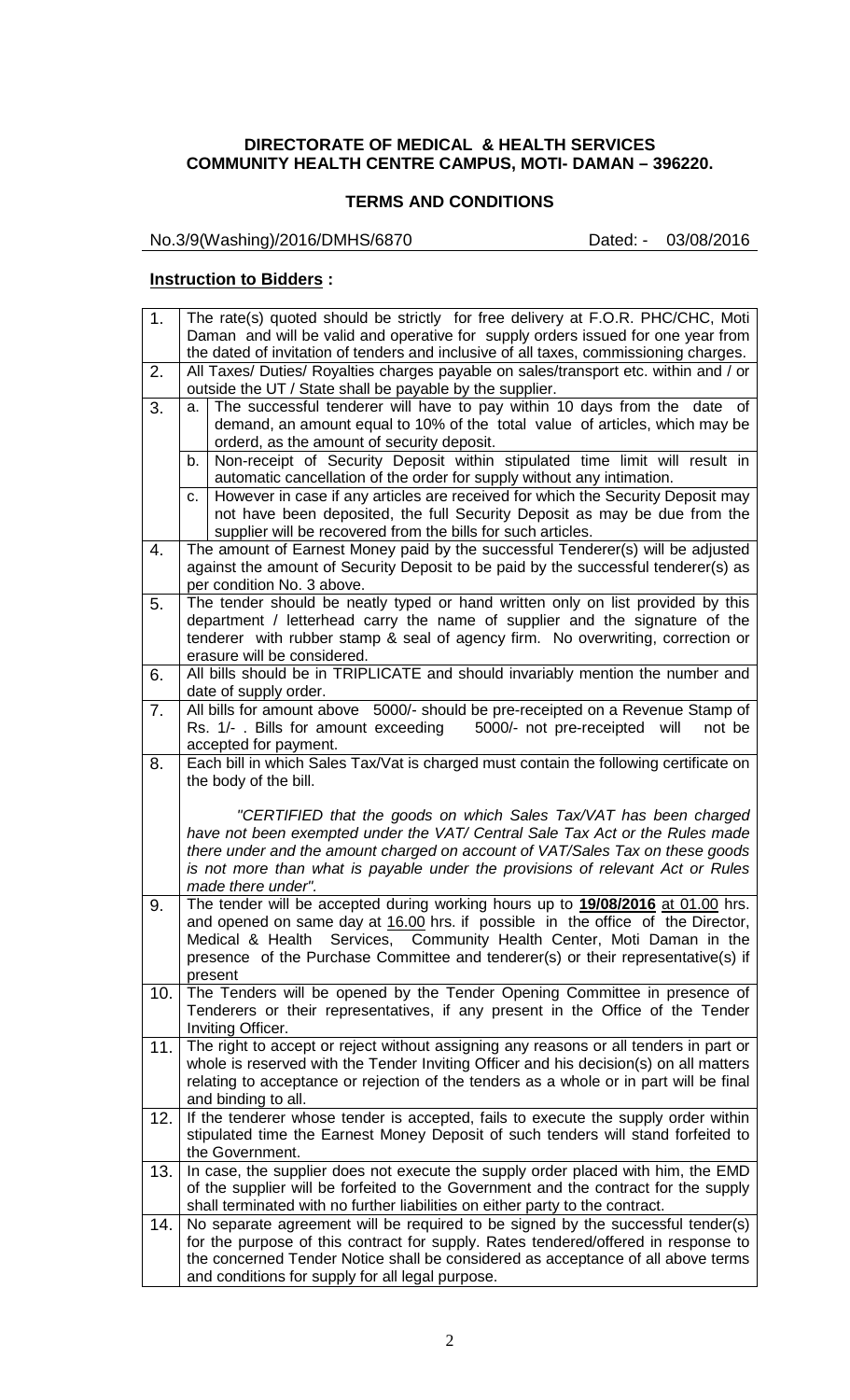## **Condition of contract**

| 1.  | The rates should be quoted in the prescribed form given by the department. The                                                                                              |
|-----|-----------------------------------------------------------------------------------------------------------------------------------------------------------------------------|
|     | rates quoted should be inclusive of all taxes, duties, surcharges, cess, freight,                                                                                           |
|     | loading, unloading, insurance, road permits, packing, (VAT and other taxes if                                                                                               |
|     | applicable) as applicable. No extra taxes will be given.                                                                                                                    |
| 2.  | Orders once placed should be delivered within the given time period and item                                                                                                |
|     | should be door delivered.<br>No extra charge for packing, forwarding and insurance etc. will be paid on the rates                                                           |
| 3.  | quoted.                                                                                                                                                                     |
| 4.  | The amount of Earnest Money paid by the tenderer(s) whose tenders are not                                                                                                   |
|     | accepted will be refunded to them by cheque or Demand Draft (as may be                                                                                                      |
|     | convenient to the Tender Inviting Officer if the amount is above Rs. 200/-) drawn on                                                                                        |
|     | an branch of State of India or its subsidiary Schedule Bank. Where this mode of                                                                                             |
|     | payment is not possible the amount will be refunded at the cost of the tenderer.                                                                                            |
| 5.  | Only on satisfactory completion of the supply order for and on payment of all bills of                                                                                      |
|     | the supplier, as to be admitted for payment, the amount of Security                                                                                                         |
|     | Deposit/Earnest Money will be refunded after expiry of guarantee/warranty period,                                                                                           |
|     | if any, or any such date/period as may be mutually agreed upon.                                                                                                             |
| 6.  | The tender inviting officer will consider extension of time for remitting the Security                                                                                      |
|     | Deposit as demanded. However, in case of denial to consider such extension the                                                                                              |
|     | supplier is bound to abide by the limit given and liable to make good any loss to the                                                                                       |
| 7.  | Government on account of his failure to abide by the time limit.<br>The supplies of Rate Contract of Washing of Hospital Clothes(with ironing) for                          |
|     | CHC, Moti Daman of inferior quality sub-standard or of different specifications,                                                                                            |
|     | content, brand, manufacturer etc. other than that ordered specified and/or                                                                                                  |
|     | incomplete or broken articles will not be accepted. The supplier has to replace the                                                                                         |
|     | same at his own cost and risk. Intimation of non-acceptance of any stores, said                                                                                             |
|     | items will be sent to the supplier within 10 days from the date of receipt of the                                                                                           |
|     | stores and the same will be returned to the supplier at his own cost and risk, if he                                                                                        |
|     | so desires and intimates accordingly within 15 days from the date of dispatch of                                                                                            |
|     | intimation of the non-acceptance. However, if no communication is received                                                                                                  |
|     | within 15 days from the date of communication the tender Inviting Officer will not be                                                                                       |
| 8.  | responsible for any damage, loss etc. of such rejected articles.<br>In case of failure to replace the accepted and rejected articles from supplies made,                    |
|     | as mentioned in the conditions, the loss undergone by the Government will be                                                                                                |
|     |                                                                                                                                                                             |
|     |                                                                                                                                                                             |
|     | recovered from the suppliers Security Deposit/Earnest Money or payment due of                                                                                               |
| 9.  | any bill(s) to the extent required.<br>In case of failure to the Rate Contract of Washing of Hospital Clothes (with                                                         |
|     | ironing) for CHC, Moti Daman ordered for, as per conditions and within the                                                                                                  |
|     | stipulated time, the same articles will be obtained from the tenderer who offered                                                                                           |
|     | next higher rates or from any other sources, as may be decided by the tender                                                                                                |
|     | inviting Officer and the loss to the Government on account of such purchases(s)                                                                                             |
|     | shall be recovered from the former suppliers Security Deposit/Earnest Money or                                                                                              |
|     | bills payable. The suppliers shall have no any right to dispute with such procedure.                                                                                        |
| 10. | Extension of time limit for supplies shall be consider by the Tender Inviting Officer.                                                                                      |
|     | The extension so granted may be with levy of compensation for delay in execution                                                                                            |
|     | of supply order up to 5% of the cost of supplies ordered for at the discretion of the<br>authority competent to grant extension of time limit provided such request is made |
|     | well in time, depending upon the circumstances and such decision in the matter will                                                                                         |
|     | be final.                                                                                                                                                                   |
| 11. | Demurrage charges paid by the Tender Inviting Officer on account of delayed                                                                                                 |
|     | receipt of dispatch documents intimation will be recovered from the bills payable to                                                                                        |
|     | the supplier.                                                                                                                                                               |
| 12. | If at any time after the order for supply of Machinery/stores/equipment the Tender                                                                                          |
|     | Inviting Officer shall for any reason whatsoever not require the whole or part of the                                                                                       |
|     | quantity thereof as specified in the order the tender Inviting Officer shall give notice                                                                                    |
|     | in writing of the fact to the supplier(s) who shall have no claim to any                                                                                                    |
|     | payment of compensation what so ever on account of any profit or advantage                                                                                                  |
|     | which the supplier(s) might have derived from the supply of articles in full, but<br>which did not derive in consequence of the full quantity of articles not having been   |
|     | nor shall have any claim for compensation by reasons of any<br>purchased,                                                                                                   |
|     | alterations having been made in the original instructions which shall invoice                                                                                               |
|     | any curtailment of the supply originally contemplated.                                                                                                                      |
| 13. | The Earnest Money(s)/Security Deposit(s) paid by the tender(s) earlier against any                                                                                          |
|     | tender(s) or supply order(s) is/are not adjustable with Earnest Money or Security                                                                                           |
|     | Deposit required by these conditions                                                                                                                                        |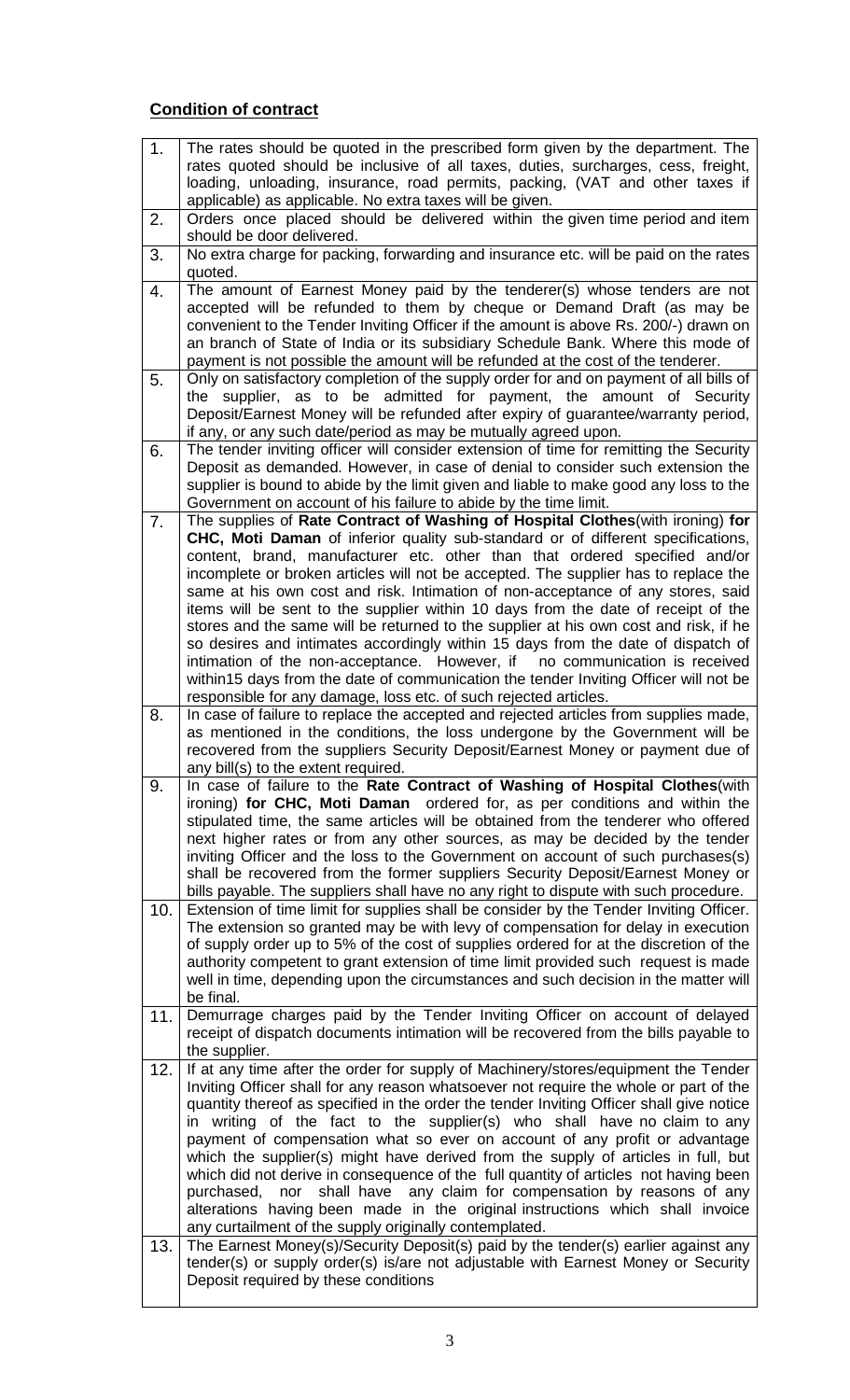| 14.  | The tenders/offers received do not confirm with the terms and conditions of this<br>office will be summarily rejected. If any firm desires to consider exemption from<br>payment of Earnest Money Deposit, certified copies of its Registration with D.G.S.<br>& D. should be attached to their tenders.                                                                                                                                  |
|------|-------------------------------------------------------------------------------------------------------------------------------------------------------------------------------------------------------------------------------------------------------------------------------------------------------------------------------------------------------------------------------------------------------------------------------------------|
| 15.  | The items as mentioned in the list are the approximate estimates invited and actual<br>purchase may more or less. Accordingly the successful tenderer has no right for<br>any loss/damages with reference to approximate requirement shown in tender and<br>actual requirement.                                                                                                                                                           |
| 16.  | Supplier may ensure the goods at his own cost to safeguard the delivery of such<br>goods dispatched by him to the consignee, the department will not be responsible<br>for the damage or pilferage of goods during transit.                                                                                                                                                                                                               |
| 17.  | The tenderer should attached copies of certificate of experience in the field of<br>supply of said articles, valid license, proof of fulfilling the<br>norms of<br>ISI/ISO/WHO/GMP specification if any, copy of dealership letter, license for import,<br>PAN No., Catalog of the item quoted etc. with his/their tender. It may please be<br>noted that the tender received without document referred above shall not be<br>considered. |
| 18.  | Rates should be quoted in the forms issued from the department and as per the<br>requirement asked for.                                                                                                                                                                                                                                                                                                                                   |
| 19.  | Rates quoted are for PHC/CHC, Moti Daman.                                                                                                                                                                                                                                                                                                                                                                                                 |
| 20.  | Tenderer should enclose along with tender an amount of Rs.5000/- as Earnest<br>Money Deposit in form of Fixed Deposit Receipt of any Nationalized Scheduled<br>Bank payable at Daman in favour of Director, Medical & Health Services, Daman.<br>The EMD Submitted other than Form mentioned above will not be accepted.<br>Tender received without EMD will be summarily rejected.                                                       |
| 21.  | The tender should furnish declaration regarding Blacklisting/Debarring to<br>participate in the Government tender on the letter head. If the information provided<br>found false the tender will be rejected and EMD shall be forfeited.                                                                                                                                                                                                  |
| 22.  | The Tenders will be opened by the Purchase Committee in presence of Tenderers<br>or their representatives, if any present in the Office of the Tender Inviting Officer.                                                                                                                                                                                                                                                                   |
| 23.  | Supply quantity of the said articles will be given as per day to day requirement<br>and successful supplier shall visit once in a week in order to collect the supply<br>order.                                                                                                                                                                                                                                                           |
| 24.  | The tendered quantity is tentative and the actual purchase can be 20% less or<br>more than the quantity put to tender for all items and the tenderer is bond to supply<br>such requirement without any demur.                                                                                                                                                                                                                             |
| 25.  | The tendering firm must be registered with the Sales Tax /VAT department and a<br>copy of their registration under the Sales Tax / VAT bearing the TIN Number be<br>provided.                                                                                                                                                                                                                                                             |
| 26.1 | The terms and conditions dully accepted and signed by the tenderer<br>should<br>attached with the Technical Bid.                                                                                                                                                                                                                                                                                                                          |
| 27.  | The tender fee must be enclosed in demand draft in favour of undersigned with the<br>tender documents.                                                                                                                                                                                                                                                                                                                                    |

Signature & Designation of Tender Inviting Officer

(Dr. K. Y. Sultan) **Director** Medical & Health Services

The above terms and conditions are accepted and are binding to me/us.

| Place: | Signature of Tenderer & status |
|--------|--------------------------------|
| Dated: | Name of Tenderer with seal of  |
|        | the firm                       |

NOTE:-Please return one copy of these terms and conditions dully sign with seal of firm along with the tender